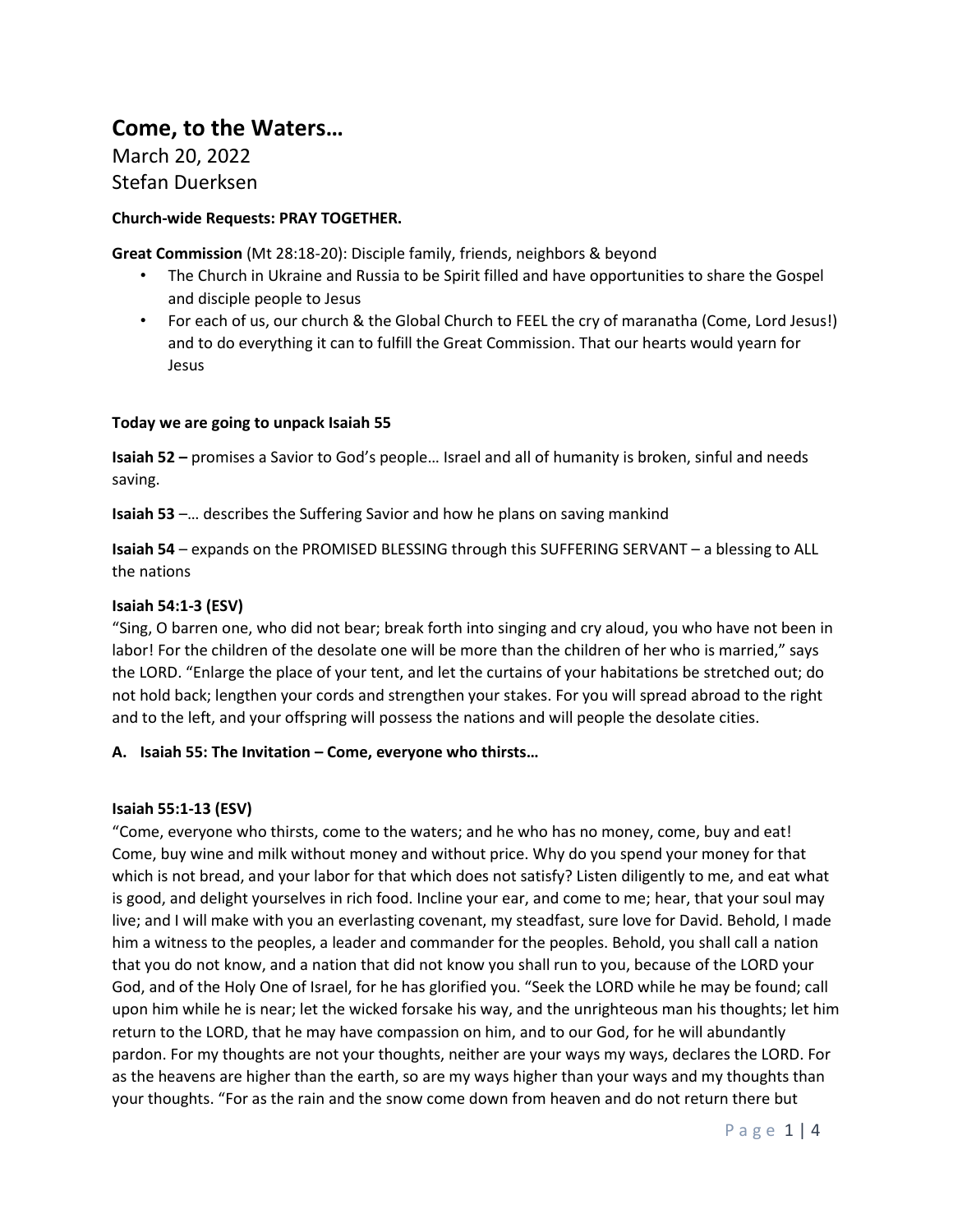water the earth, making it bring forth and sprout, giving seed to the sower and bread to the eater, so shall my word be that goes out from my mouth; it shall not return to me empty, but it shall accomplish that which I purpose, and shall succeed in the thing for which I sent it. "For you shall go out in joy and be led forth in peace; the mountains and the hills before you shall break forth into singing, and all the trees of the field shall clap their hands. Instead of the thorn shall come up the cypress; instead of the brier shall come up the myrtle; and it shall make a name for the LORD, an everlasting sign that shall not be cut off."

**the INVITATION**… is to COME, COME, COME, COME, COME… Jesus beckons ALL people to COME to the banquet table!

And this Passage cuts right to the heart of it all… with all the hardships being experienced globally…

# **B. Two kinds of people thirst:**

- 1. **The poor in spirit** those who recognize they have nothing to give. They see their own sinfulness and lack and need for Saving…
	- a. **Jesus says,** "COME to the waters, Come, buy without MONEY"
- 2. **The self-sufficient servant**: They are spending their time and money… resources… trying to find something to fill that HOLE inside… anything…
	- a. *Revelation 3:17 (ESV) For you say, I am rich, I have prospered and I need nothing, not realizing that you are wretched, pitiable, poor, blind & naked…*
	- b. **Jesus** *says to YOU today, "COME, to the waters… Come, BUY without MONEY…"*

# **What he is offering at His banquet table….**

# **C. Significance of Water, Milk & Wine:**

- **1. Water – the sign of LIFE – Now & Eternal.** 
	- 1. **John 4:13-14 (ESV)** Jesus said to her, "Everyone who drinks of this water will be thirsty again, but whoever drinks of the water that I will give him will never be thirsty again. The water that I will give him will become in him a spring of water welling up to eternal life."
- 2. **Milk – strength & nourishment – what we need to GROW:**
	- 1. **1 Peter 2:2-3 (ESV)** Like newborn infants, long for the pure spiritual milk, that by it you may grow up into salvation— if indeed you have tasted that the Lord is good.
- **3. Wine –the gift of JOY**
	- 1. **CAVEAT**: You do not need to drink wine to experience JOY & drunkenness and abuse of alcohol is SIN.  $\circled{3}$
	- 2. **Psalm 104:14-15 (ESV)** You cause the grass to grow for the livestock and plants for man to cultivate, that he may bring forth food from the earth and wine to gladden the heart of man, oil to make his face shine and bread to strengthen man's heart.
	- 3. **Wine was God's gift to mankind to gladden their hearts**. It was a central part of festivals and it was wine the Lord chose to represent his blood in Communion. It was even a BIG part of the first miracle Jesus performed.

**The offer?** LIFE given now and eternally – nourishment to help you GROW towards Him – Fullness of JOY that surpasses your hearts desires and circumstances!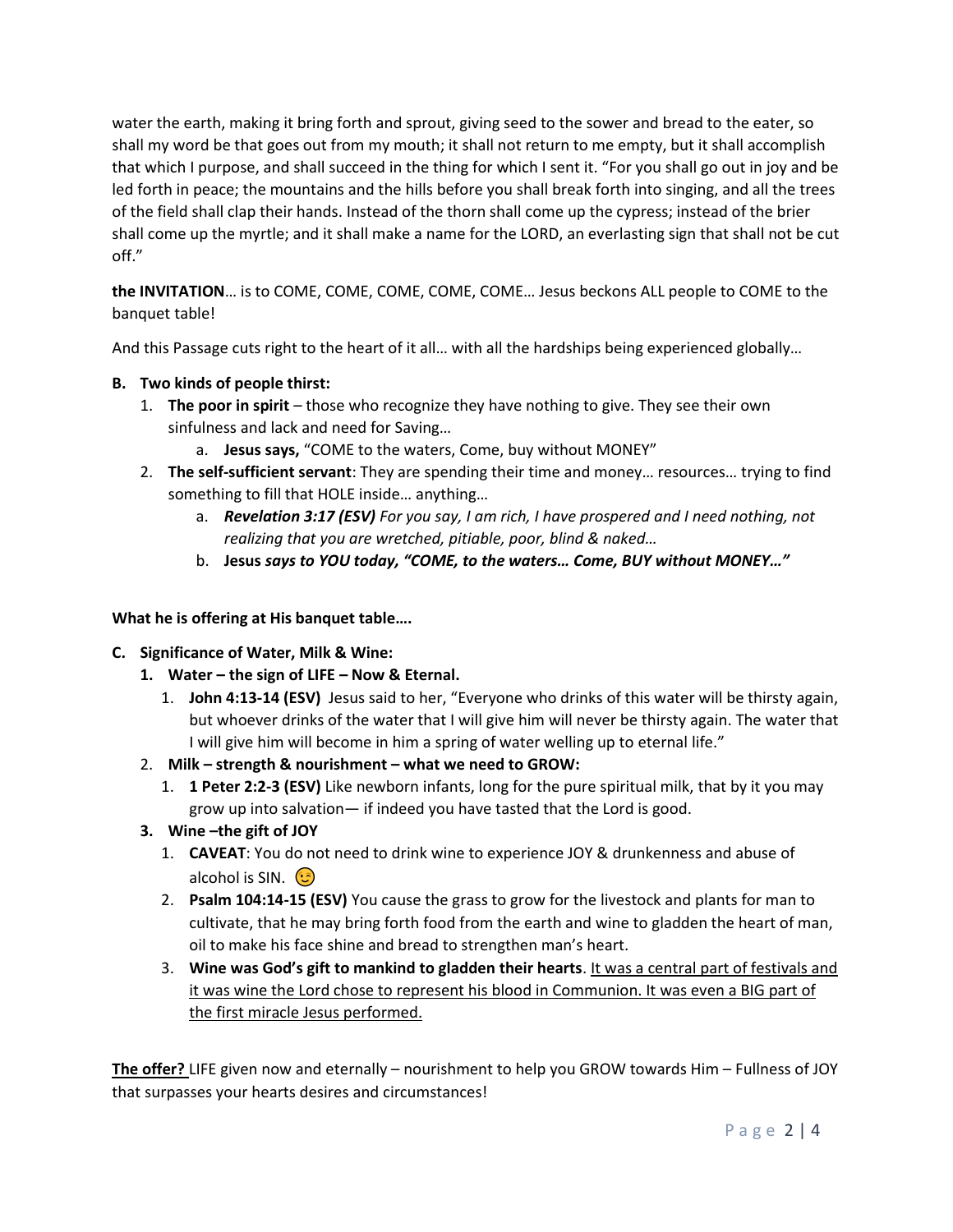### **The invitation is for EVERYONE**… the only requirement? THIRST! **Today… do you feel thirsty?**

**PRAY**: Lord, show us our need for you…

#### **D. How we, "Come, to the waters…"**

Come, buy, eat, Listen, delight, seek, call, forsake…

- **1. The basic requirement… COME**… once we come to the Lord, we can buy without price, eat what is good, and experience delight by the feast laid out before us!
- **2. Worship & Praise**
	- Worshipping with song is a GIFT God has given to us! as we worship HIM we often find ourselves transformed in His Presence!
	- FOCUS they have found that multi-tasking is a myth- humans can only focus on ONE thing at a time.
	- **With Anxiety** they recommend practices such as grounding yourself. Since anxiety is an emotion that causes you to lose touch with the present and focus on a futuristic unknown… when you stop to touch, smell, name objects around you… drink cold water… count to 10… do progressive quieting exercises… you are switching your focus and grounding yourself in the present... which can have wonderful effects for your anxious heart!
	- **When we worship the Lord something even BETTER happens! We GROUND OURSELVES IN THE LORD.** We center our hearts, emotions, FOCUS on Jesus! And so often find the "things of earth" grow strangely DIM in those moments.
	- **Our biggest problem with worship**… 1) not enough time spent in worship; 2) we make it about US; 3) we think we need TALENT – JUST COME AND WORSHIP THE LORD!!!
	- **COME**…Try: singing by yourself, singing with your family, your cell, worship night.

#### **3. Meditate on the WORD**

- Are we leaning into to God's Word?
- There is a growing trend in our culture... even within the church... to lessen the importance of the Scriptures.
- "it's just a book" "it's not relevant" "I don't have too" "that's legalism"
- and yet… **John claims that Jesus is the Word personified! John 1:1-5 (ESV)**  In the beginning was the Word, and the Word was with God, and the Word was God. He was in the beginning with God. All things were made through him, and without him was not any thing made that was made. In him was life, and the life was the light of men. The light shines in the darkness, and the darkness has not overcome it.
- **Exodus 33-34 parallels with John 1:14-18**
	- 1. The revelation of God's Word, the Torah vs the revelation of God's Word, Jesus
	- 2. God dwelt among his people in the tabernacle vs The Word "tabernacled" or DWELT among men LITERALLY.
	- 3. Moses beheld God's glory vs the disciples beheld Jesus' glory
	- 4. The glory was full of grace and truth vs the glory was full of grace and truth
	- 5. The law was given through Moses vs the Law was given through Moses